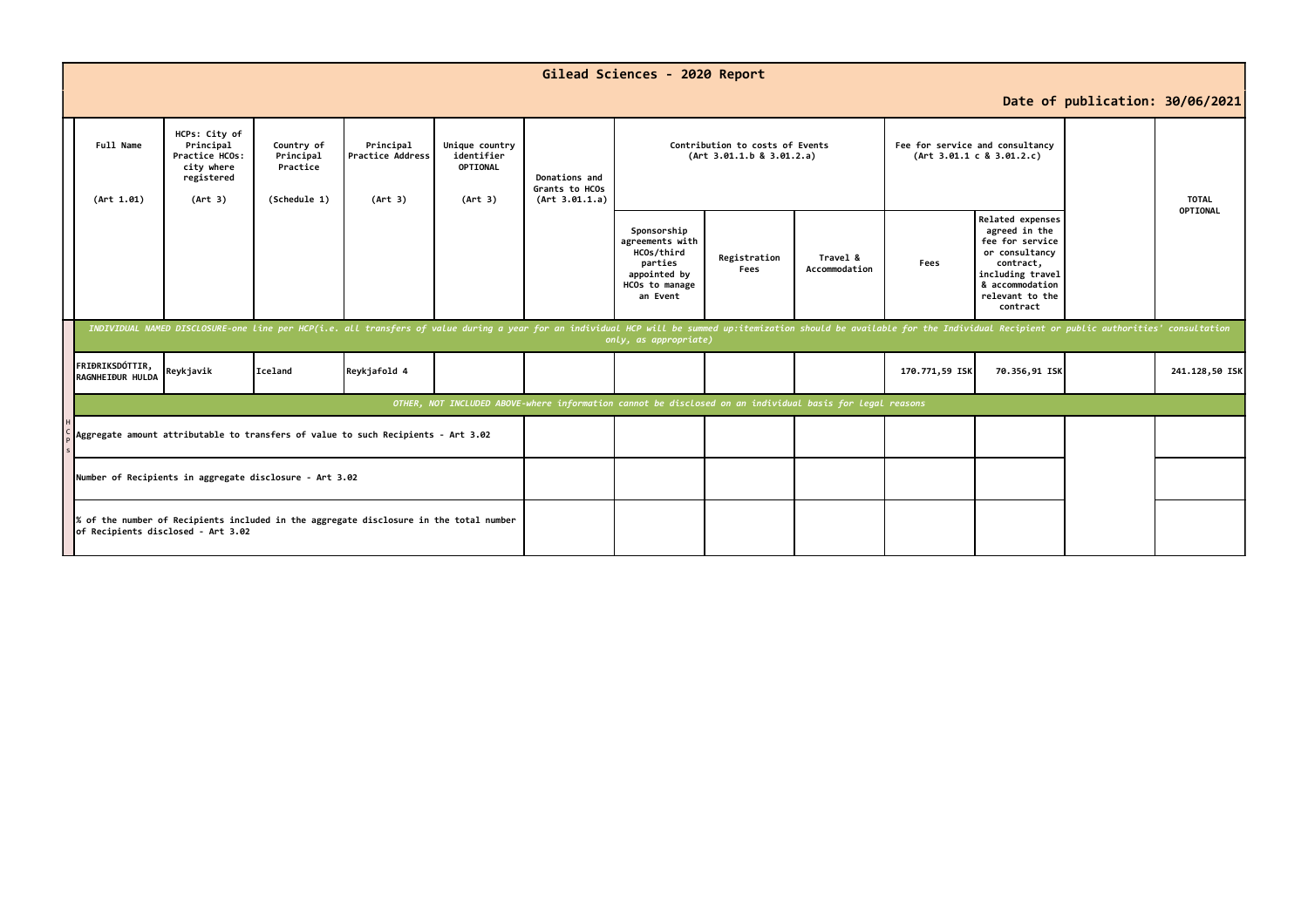| Full Name<br>(Art 1.01)                                                                                                                                                                                                                                 | HCPs: City of<br>Principal<br>Practice HCOs:<br>city where<br>registered<br>(Art 3)                                                                                                          | Country of<br>Principal<br>Practice<br>(Schedule 1) | Principal<br><b>Practice Address</b><br>(Art 3) | Unique country<br>identifier<br>OPTIONAL<br>(Art 3) | Donations and<br>Grants to HCOs<br>(Art 3.01.1.a) |                                                                                                       | Contribution to costs of Events<br>(Art 3.01.1.b 8 3.01.2.a) |                           | Fee for service and consultancy<br>(Art 3.01.1 c 8 3.01.2.c) |                                                                                                                                                           |  | <b>TOTAL</b><br>OPTIONAL |
|---------------------------------------------------------------------------------------------------------------------------------------------------------------------------------------------------------------------------------------------------------|----------------------------------------------------------------------------------------------------------------------------------------------------------------------------------------------|-----------------------------------------------------|-------------------------------------------------|-----------------------------------------------------|---------------------------------------------------|-------------------------------------------------------------------------------------------------------|--------------------------------------------------------------|---------------------------|--------------------------------------------------------------|-----------------------------------------------------------------------------------------------------------------------------------------------------------|--|--------------------------|
|                                                                                                                                                                                                                                                         |                                                                                                                                                                                              |                                                     |                                                 |                                                     |                                                   | Sponsorship<br>agreements with<br>HCOs/third<br>parties<br>appointed by<br>HCOs to manage<br>an Event | Registration<br>Fees                                         | Travel &<br>Accommodation | Fees                                                         | Related expenses<br>agreed in the<br>fee for service<br>or consultancy<br>contract,<br>including travel<br>& accommodation<br>relevant to the<br>contract |  |                          |
| INDIVIDUAL NAMED DISCLOSURE-one line per HCO(i.e. all transfers of value during a year for an individual HCO will be summed up:itemization should be available for the Individual Recipient or public authorities' consultatio<br>only, as appropriate) |                                                                                                                                                                                              |                                                     |                                                 |                                                     |                                                   |                                                                                                       |                                                              |                           |                                                              |                                                                                                                                                           |  |                          |
| <b>LANDSPITALI</b><br><b>UNIVERSITY</b><br><b>HOSPITAL</b>                                                                                                                                                                                              | Reykjavik                                                                                                                                                                                    | Iceland                                             | Reykjafold 4                                    |                                                     |                                                   |                                                                                                       |                                                              |                           | 332.260,25 ISK                                               |                                                                                                                                                           |  | 332.260,25 ISK           |
| OTHER, NOT INCLUDED ABOVE-where information cannot be disclosed on an individual basis for legal reasons                                                                                                                                                |                                                                                                                                                                                              |                                                     |                                                 |                                                     |                                                   |                                                                                                       |                                                              |                           |                                                              |                                                                                                                                                           |  |                          |
| Aggregate amount attributable to transfers of value to such Recipients - Art 3.02                                                                                                                                                                       |                                                                                                                                                                                              |                                                     |                                                 |                                                     |                                                   |                                                                                                       |                                                              |                           |                                                              |                                                                                                                                                           |  |                          |
|                                                                                                                                                                                                                                                         | Number of Recipients in aggregate disclosure - Art 3.02<br>$\ $ % of the number of Recipients included in the aggregate disclosure in the total number<br>of Recipients disclosed - Art 3.02 |                                                     |                                                 |                                                     |                                                   |                                                                                                       |                                                              |                           |                                                              |                                                                                                                                                           |  |                          |
|                                                                                                                                                                                                                                                         |                                                                                                                                                                                              |                                                     |                                                 |                                                     |                                                   |                                                                                                       |                                                              |                           |                                                              |                                                                                                                                                           |  |                          |